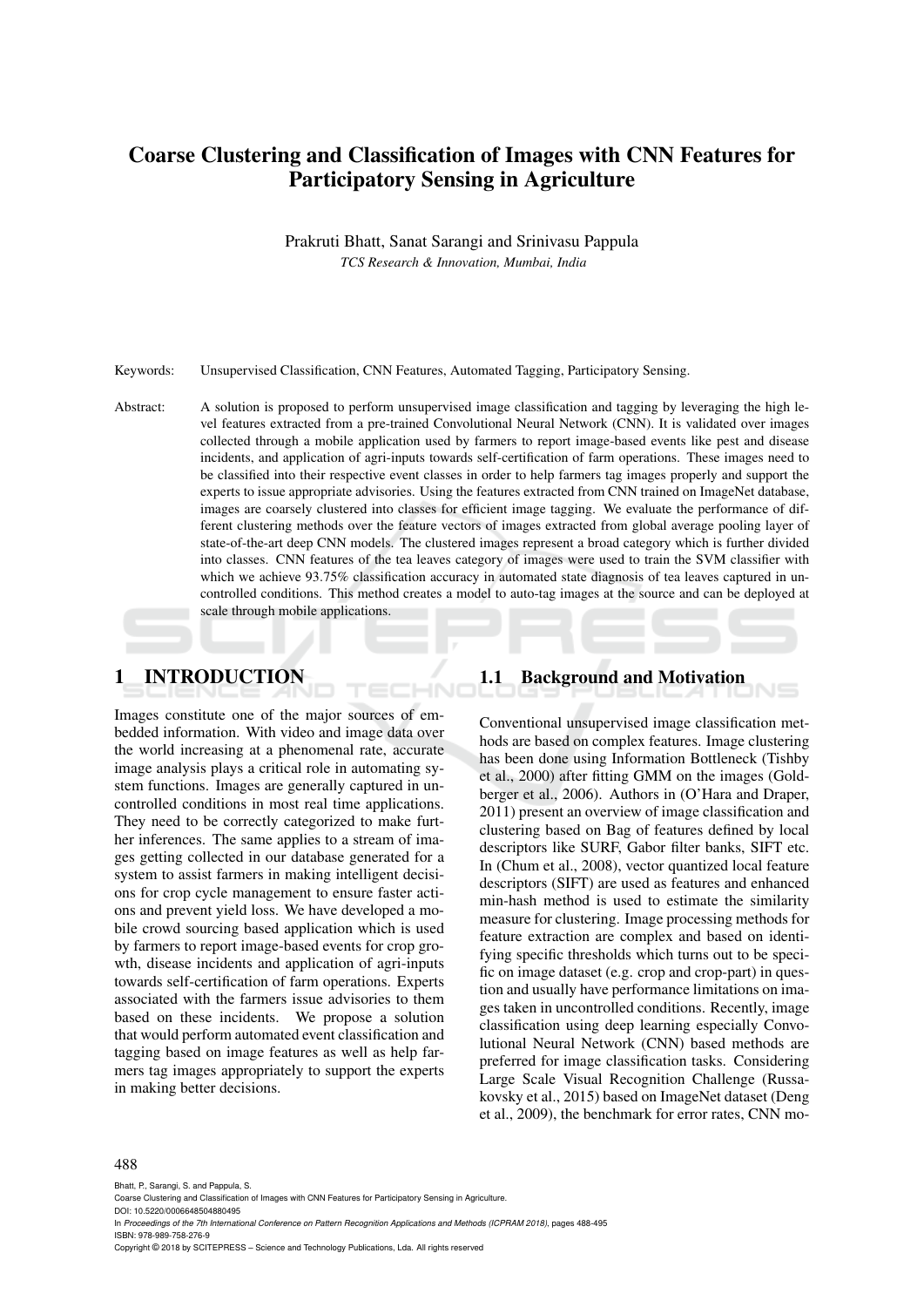dels have achieved lowest 3.57% error rate (He et al., 2016) which is comparable to human error rate. Authors in (Mohanty et al., 2016) have performed supervised leaf disease classification with 99.35% accuracy by fine tuning the top layer and 98.36% by training from scratch the CNN models with a dataset taken in near ideal conditions. In (Fujita et al., 2016), a CNN based classifier that achieved 82.3% average accuracy in classification of viral diseases occurring in cucumber has been proposed. It is also seen that Support Vector Machine (SVM) (Cortes and Vapnik, 1995) trained on features extracted from a deep neural network pre-trained on ImageNet database performs better classification when compared to other complex supervised classification approaches (Sharif Razavian et al., 2014). This motivates us to leverage the high level features extracted from the pre-trained CNNs to be utilized for unsupervised classification of farm related images.

### 2 PROPOSED APPROACH

In this paper, we have explored the possibility to extract features from the deep CNN model pre-trained on the ImageNet database consisting of over 14 million images and broadly cluster the images submitted by farmers using the mobile application. We have collected a large set of untagged crop images where a significant fraction of the images correspond to health issues associated with different parts of the plant. For these unlabeled images, we forward-pass the image through the deep CNN models trained on the diverse ImageNet data to extract the feature vector. We propose a system where using these features, the images are coarsely clustered into classes and a finer classification model is built to further categorize the images in every cluster using the same features. For validation, we apply clustering to group similar images from the database and tag them according to their category. Each of these categories is further divided into different classes e.g. different health conditions of leaf images of some crop labeled by expert. The features corresponding to the images in these classes were used to train an SVM classifier, as the labeled data for now is not enough for training or fine-tuning a deep neural network. Keras (Chollet, 2015) implementation of models have been used to extract the feature vector of the images and scikit-learn library (Pedregosa et al., 2011) has been used for application of SVM and clustering methods with default parameters. Sec. 3 briefly describes the mechanism of data collection and its properties. Sec. 4 describes how training the CNN is effective for learning image features,

and the state-of-the-art CNN architectures that have been used in the current setup. Sec. 5 and Sec. 6 describe the clustering methods and the classification that has been performed in the proposed approach. Sec. 7 discusses the evaluation of clustering methods and the classification performance over crop related images. Finally we conclude the discussion about the application of CNN features, their performance and further fine tuning of the proposed approach in Sec. 8.

## 3 DATASET AND PREPROCESSING

Participatory Sensing offers powerful capability through mobile phones and web services to collect and analyze relevant data for use in studying and providing solutions based on inferences of the submitted data. The farmers of different regions submit images related to the whole of crop management i.e. all utility, processes and events from sowing till harvesting. This data is used for creating personalized advisory systems related (but not limited) to crop disease, pests, weeds as well as use of correct seeds and chemicals. This being a crowd sourcing based system, the quality and relevance of the images submitted at times is not trustworthy. So it is required to confirm the category of images in an automated way. We have collected a large set of untagged crop images where a significant fraction of the images correspond to health issues associated with different parts of the plant. For now, the data comprises citrus trunk, citrus fruit, citrus leaves, tea leaves, and grape leaves. Fig. 1 shows some of the images collected in the database.

Brightness correction and normalization has been performed over the images. Mean subtraction centers the data around zero mean for each channel and normalization binds the range of the image data. Apart from helping eliminate brightness variation among the images in the dataset, normalization also results in contrast stretching, so it also enhances the poor contrast images in the dataset. Image segmentation techniques can be used if the nature of images is known. Currently, as the images are not tagged to any relevant information directly, the normalized images with resized dimension same as the input size of the CNN are forward passed through the pre-trained CNN model in order to obtain the feature vector.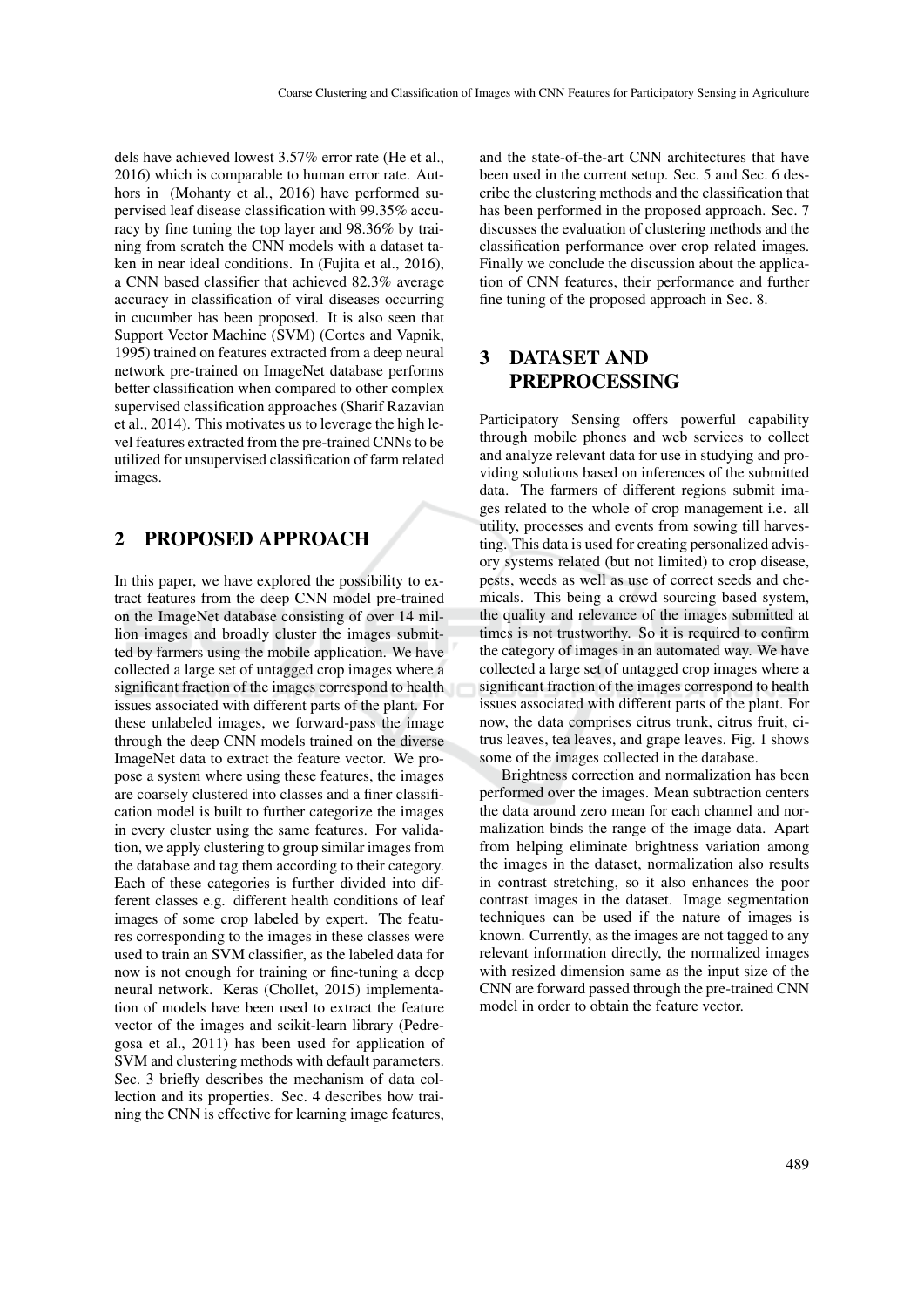

(i) (j) (k) (l) Figure 1: Images from the database collected (a,b) Citrus fruits (c,d) Citrus leaves (e,f) Grape Leaves (g,h) Citrus trunk (i-l) Tea leaves.

## 4 CNN FEATURES OF IMAGE DATA

The convolution layer in CNN extracts features of an input image while preserving spatial relation between pixels by using a small matrix that strides over the input image. This resulting output image is called *Activation map* or *Feature map*. Convolution with different filters generates different activation maps as they act as feature detectors. Activation function after the convolution introduces non-linearity in the CNN as most of real-world data that CNN would be used to learn is non-linear. Rectified Linear Unit (ReLU), a generally used element wise activation function  $max(0, x)$  replaces all negative pixel values in the feature map by zero. Spatial Pooling, i.e. downsampling is applied on the feature map after ReLU to reduce the dimensionality while preserving the most important information. Pooling reduces number of parameters and computations in networks, reduces over fitting (Krizhevsky et al., 2012) and most importantly, makes the feature invariant to scaling and small distortions in the input image. The last layer of a CNN is Fully Connected (FC) neural network layer. Adding FC helps the network to learn the non linear combination of features computed from convolutional layers followed by average pooling for classification.

### 4.1 Pretrained CNN Models

The models Inception-v3 (Szegedy et al., 2016), VGG-19 (Simonyan and Zisserman, 2014), Xception (Chollet, 2016) and ResNet-50 (He et al., 2016) are used to extract the features and validate the clus-

tering over them. We eventually aimed to choose one out of them for the proposed system based on the clustering performance. These architectures have differences in terms of the depth as well as the basic building blocks.

*VGG-19* is a simpler deep network that is built as a hierarchy of multiple  $3 \times 3$  convolutional filters with stride of 1 and maxpooling layers with stride 2 to extract more complex features and their combination. The block of two  $3 \times 3$  convolutional layers is similar to receptive field of  $5 \times 5$  while a block of three such layers have an effective receptive field of  $7 \times 7$ . VGG also has 3 fully connected layers after the stack of convolutional layer. Higher depth and FC layers result into a large number of parameters to be trained.

*Inception-v3* architecture is built using Inception modules to make the model deeper while increasing the width of the network. The conventional convolutional filters can learn linear functions of their inputs while introducing the Inception module can increase their learning abilities and abstraction power by having more complex filters that independently exploit cross-channel as well as spatial correlations. Inception module does parallel computation of feature maps using  $1 \times 1$ ,  $3 \times 3$ ,  $5 \times 5$  and then concatenates these feature maps thus giving advantage of multilevel feature extraction from each input. By performing the  $1 \times 1$  convolution, the inception block computes cross-channel correlations, ignoring the spatial dimensions. This is followed by cross-spatial and cross-channel correlations via the  $3 \times 3$  and  $5 \times 5$  filters.

*Xception* is a modification of the Inception architecture where the inception modules are replaced with depth-wise separable convolutions. It has 36 depthwise separable convolutional layers. The mapping of cross-channel correlations and spatial correlations in the feature maps is entirely decoupled unlike inception modules.

*ResNet* was developed by Kaiming He (He et al., 2016) who showed that beyond a certain depth, addition of extra layers in a deep feed forward convolutional networks can result in higher training and validation error. The problem of vanishing gradient in training makes the learning slow and inaccurate. This disappearing of data due to too many layers is solved by adding shortcut connection of the input and the output of a convolutional layer so that extra layers do not warp the representation of images very much. The idea is that learning improves if the network learns from the inputs while also correcting the residual error due to the previous layers. ResNet-50 is a 50 layered network made of such residual blocks that adds residual to the input while computing the output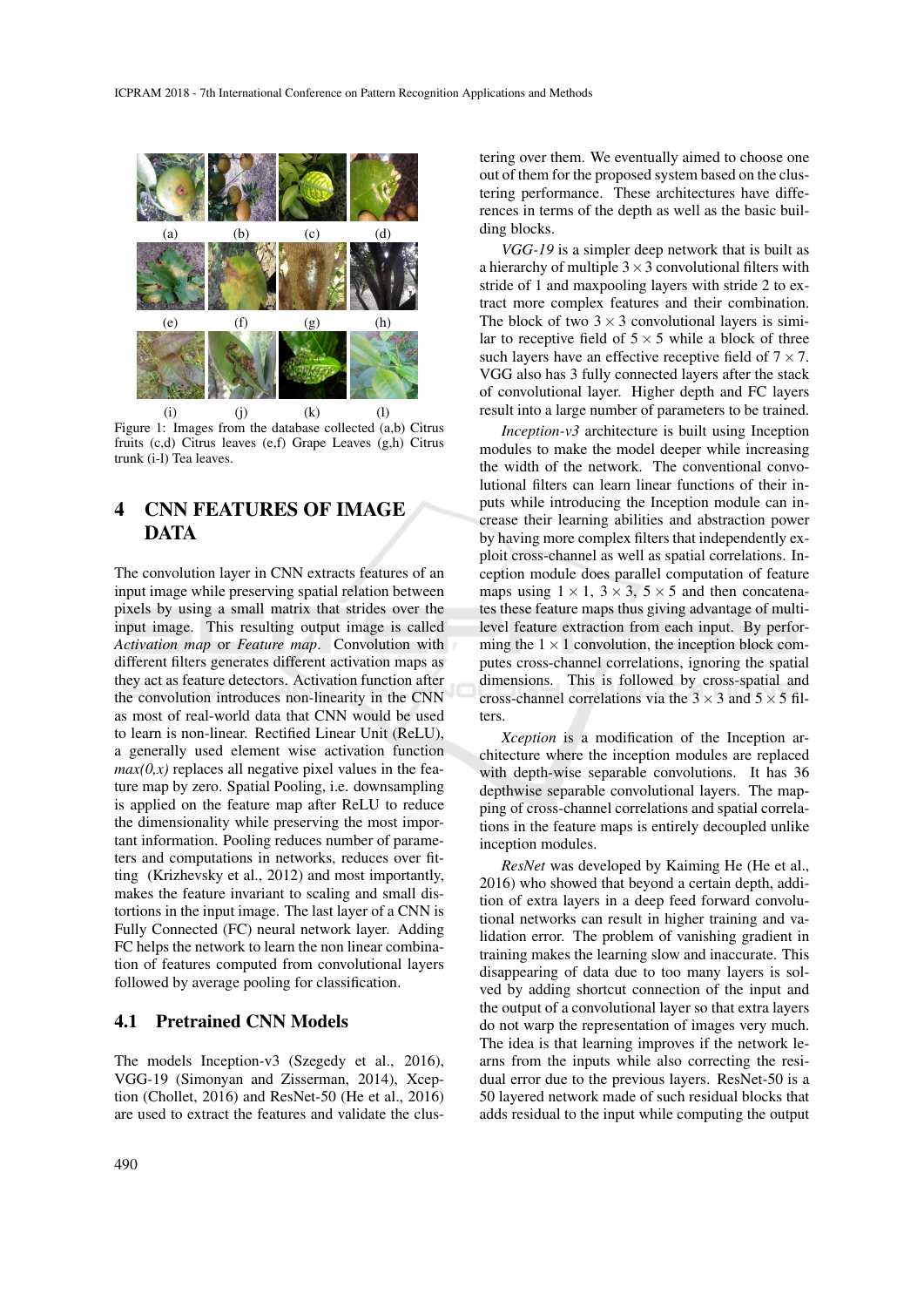of a particular layer. The input size of the Inceptionv3 and Xception is  $299 \times 299 \times 3$  and for VGG-19 and ResNet-50 it is  $224 \times 224 \times 3$ .

In the proposed approach, the input stream of images is first categorized in an unsupervised manner. For this purpose, the top layer feature vectors from the average pooling layer of the deep CNN trained on ImageNet database are taken as it is known that the top layers of network learn generalized features. The model trained on this database is seen to generalize well on other datasets too for classification using transfer learning (Zeiler and Fergus, 2014).

## 5 CLUSTERING IMAGE DATA WITH CNN FEATURES

#### 5.1 Data Visualization

The feature vectors are the output of fully connected average pooling layer, extracted by forward passing an image through pretrained Inception-v3 network. These vectors corresponding to images in the database are reduced to 2-D using t-stochastic neighbor embedding (t-SNE) algorithm (Maaten and Hinton, 2008) for dimensionality reduction and visualization. Fig. 2 shows the visualization of the 5 image categories in the database and makes it intuitive that the CNN features are indeed useful in image clustering. These are the broad categories into which the image data has been clustered i.e. leaves of different crops, trunks and fruits. It can be seen that the distance between the clusters for tea leaves and citrus leaves is lesser than that between other clusters that are visually much different than each other.

#### 5.2 Clustering Methods

We explore different clustering methods viz. Kmeans (Arthur and Vassilvitskii, 2007), Batch Kmeans (Sculley, 2010), Affinity Propagation (Dueck and Frey, 2007), Mean shift (Comaniciu and Meer, 2002), Agglomerative clustering (Murtagh, 1983), DBSCAN (Density-based spatial clustering of applications with noise) (Ester et al., 1996), *BIRCH* (Balanced iterative reducing and clustering using hierarchies) (Zhang et al., 1996) to select the best one considering their performance over the data as well as the high-dimension feature vectors.

*K-means (KM)* iteratively assigns each feature point to its nearest centroid and calculates new centroids equal to mean of all of the points assigned to each previous centroid. The iteration stops if the dif-



Figure 2: Clusters corresponding to images of 0: Citrus trunk, 1: Citrus leaves, 2: Tea leaves, 3: Grape leaves, 4: Citrus fruits.

ference between the previous and new centroids remains almost same and is less than a particular threshold. At start, the centroids are either chosen randomly or specified to the algorithm. Initialization of centroids plays a critical role in the convergence of the algorithm.

*Mini batch K-means (MBKM)* iteratively performs the same K-means over randomly sampled subsets of the data. This reduces the amount of computation required for local convergence to the cluster centroids. Performance of mini batch K-means is negligibly worse than K-means but gives considerable improvement in efficiency for larger database.

*Mean Shift (MS)* algorithm is also a centroid based algorithm where the feature points are updated as candidates for centroids to be the mean of the points within a certain region. These points are then eliminated as near-duplicates to decide final set of centroids of the clusters.

*Affinity Propagation (AP)* is based on the concept of passing message of suitability of being an exemplar representing the other features to the other feature vectors till its convergence. The method does not need number of clusters to be provided and chooses the number of clusters according to the data. For the experiment, the default parameters were used i.e. damping factor of 0.5, 200 iterations and euclidean affinity measure.

*DBSCAN* is a method based on clustering points based on areas of high density and low density of the points. The main concept of DBSCAN is the core feature point and recursively finding neighbors of the core points. A core sample is one for which specified number of other points i.e. neighbors are within a given distance. A cluster here is defined as a set of these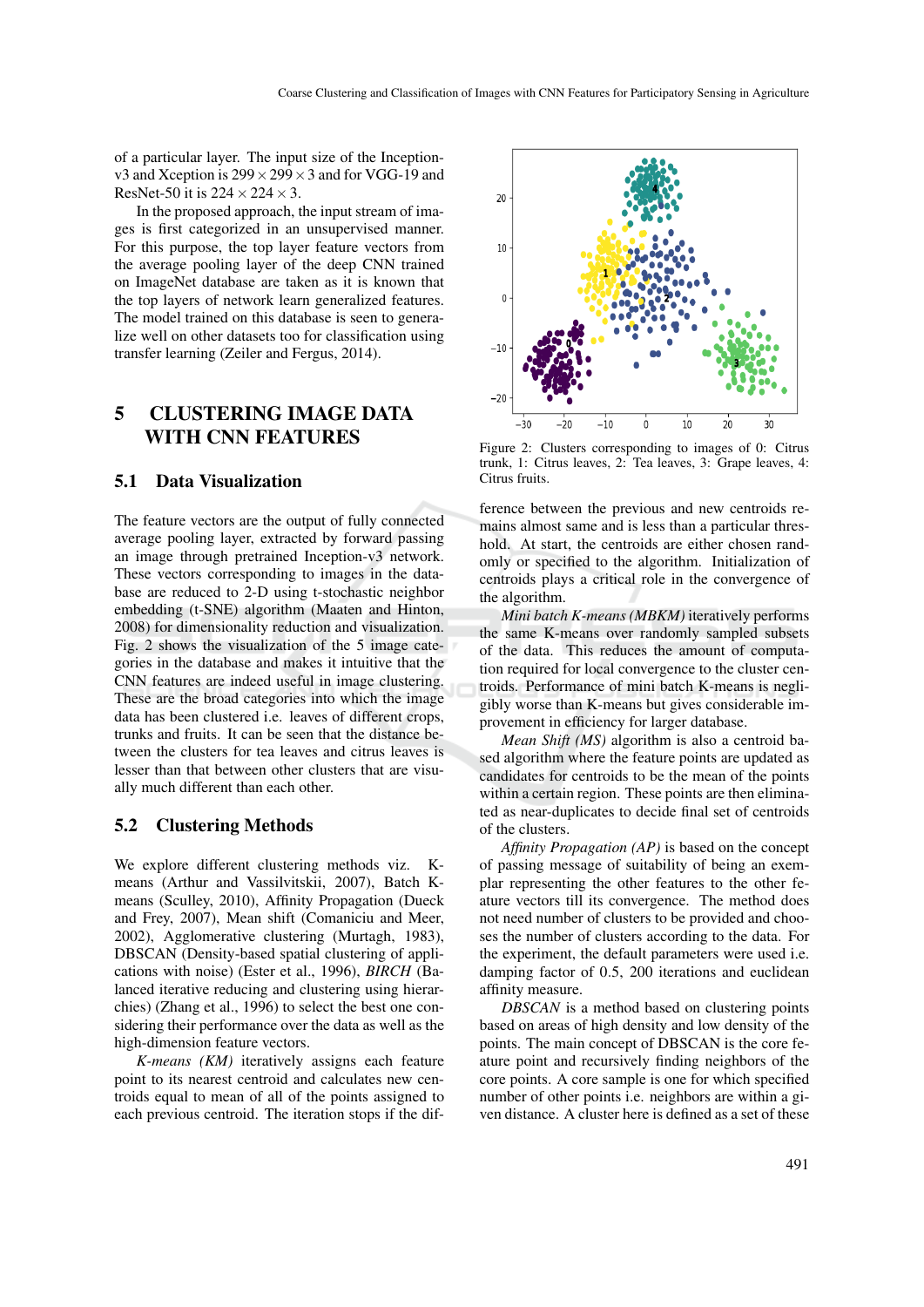core points that is built by finding a core point, finding the neighbors of it and assigning them as core points, then again finding neighbors of these core points and so on. A cluster can also have non-core points that are at a distance more than the specified value and these points are mostly on the boundary of the cluster.

*Agglomerative Clustering (AC)* is a hierarchical clustering method that used bottom up approach in which each feature is its own cluster and these clusters are then merged. Metric for merging depend on three linkage criteria which are (i) Ward (minimizes the variance in the cluster), (ii) Complete linkage (minimizes maximum distance between features in pairs of clusters), (iii) Average linkage (minimizes the average of the distances between all features of pair of clusters). Hierarchical clustering methods are scalable to large number of data points, increasing clusters. Also, Agglomerative clustering is generally used for a large number of data samples as it gives better scalability.

*BIRCH* is used to perform hierarchical clustering over particularly large data-sets. It is able to cluster incrementally incoming data mostly with a single scan of the database. It is based on the Clustering Feature Tree (CFT) which is a height balanced tree data structure that stores the features for a hierarchical clustering. Cluster of data points is represented by three values: number of feature points in the sub cluster, linear sum of feature points, squared sum of feature points. The new feature is added to the root of CFT clubbed with a subcluster that has the centroid closest to it. This is done recursively till it ends up at the subcluster of the leaf of the tree having the closest centroid. Hierarchical or K-means clustering is applied to cluster the leaf entries of CFT.

#### 5.3 Evaluation of Clustering Methods

The clustering performance of these methods on the database is compared using Silhouette coefficient (Rousseeuw, 1987) and Normalized Mutual Information index (Vinh et al., 2010).

*Silhouette coefficient* is computed to validate the clustering of unlabeled data. It is a measure of similarity of a feature vector to the cluster it is assigned into in comparison to other clusters. i.e. it helps visualize how far a point is from other cluster boundaries and how close it is into its own cluster. This coefficient is also used to determine the clusters in the data if it is not known. The range of coefficient is from -1 to 1, where +1 indicates that feature is at larger distance from other clusters. 0 shows that feature is close to decision boundary between clusters and negative values indicate that the features might be assigned to the wrong cluster. If majority of features have a higher value, the clustering is said to be reliable. For *i th* feature point, silhouette coefficient  $(s_i)$  is given by Eqn. 1 where  $a_i$  is average distance from other points in the cluster and  $b_i$  is minimum average distance to points in other clusters.  $a_i < b_i$  and  $a_i$  close to 0 is preferable as coefficient  $s_i$  takes maximum value 1 when  $a_i = 0$ .

$$
s_i = \frac{b_i - a_i}{\max(a_i, b_i)}\tag{1}
$$

which can also be written as

$$
s_i = \begin{cases} 1 - a_i/b_i & \text{if } a_i < b_i \\ 0 & \text{if } a_i = b_i \\ b_i/a_i - 1 & \text{if } a_i > b_i \end{cases} \tag{2}
$$

*Normalized Mutual Information (NMI)* score which is a widely used metric to evaluate clustering methods is also computed for the portion of data considered in the experiment. The score value can be between 0 (no mutual information) and 1 (perfect correlated labels). The images are hand labeled and compared against the labels generated by clustering methods. Mutual information gives a measure of similarity between the clustering and the manual categorization. As seen in Eqn. 3, NMI is mutual information (MI) normalized by product of entropy (H) of the labels generated by clustering (pred labels) and the actual ones (true labels). It helps to calculate similarity between each couple of clusterings as well as the similarity between cluster labels and the actual categories.

$$
NMI = \frac{MI_{true\text{labels}, pred\text{labels}}}{\sqrt{(H_{true\text{labels}} \times H_{pred\text{labels}})}}
$$
(3)

## 6 CLASSIFICATION WITHIN THE CLUSTERS

Unsupervised methods are seen to be effective in classifying crop parts for farm images. This coarse clustering method performed accurately on data with classes that had lesser similarity. The next task would be to classify the different diseases and pests that manifest on the leaves of a specific crop. t-SNE visualization of data in Fig. 3 shows the healthy and pest-infested tea-leaf images which we aim to classify. Considering the uncontrolled background and a high inter-class similarity among the leaves as seen in Fig. 4, we find that using K-means clustering for finer classification within a class as discussed in previous section would not perform accurately and has higher chances of misclassification. So we consider training SVM for further intra (within the) cluster classification.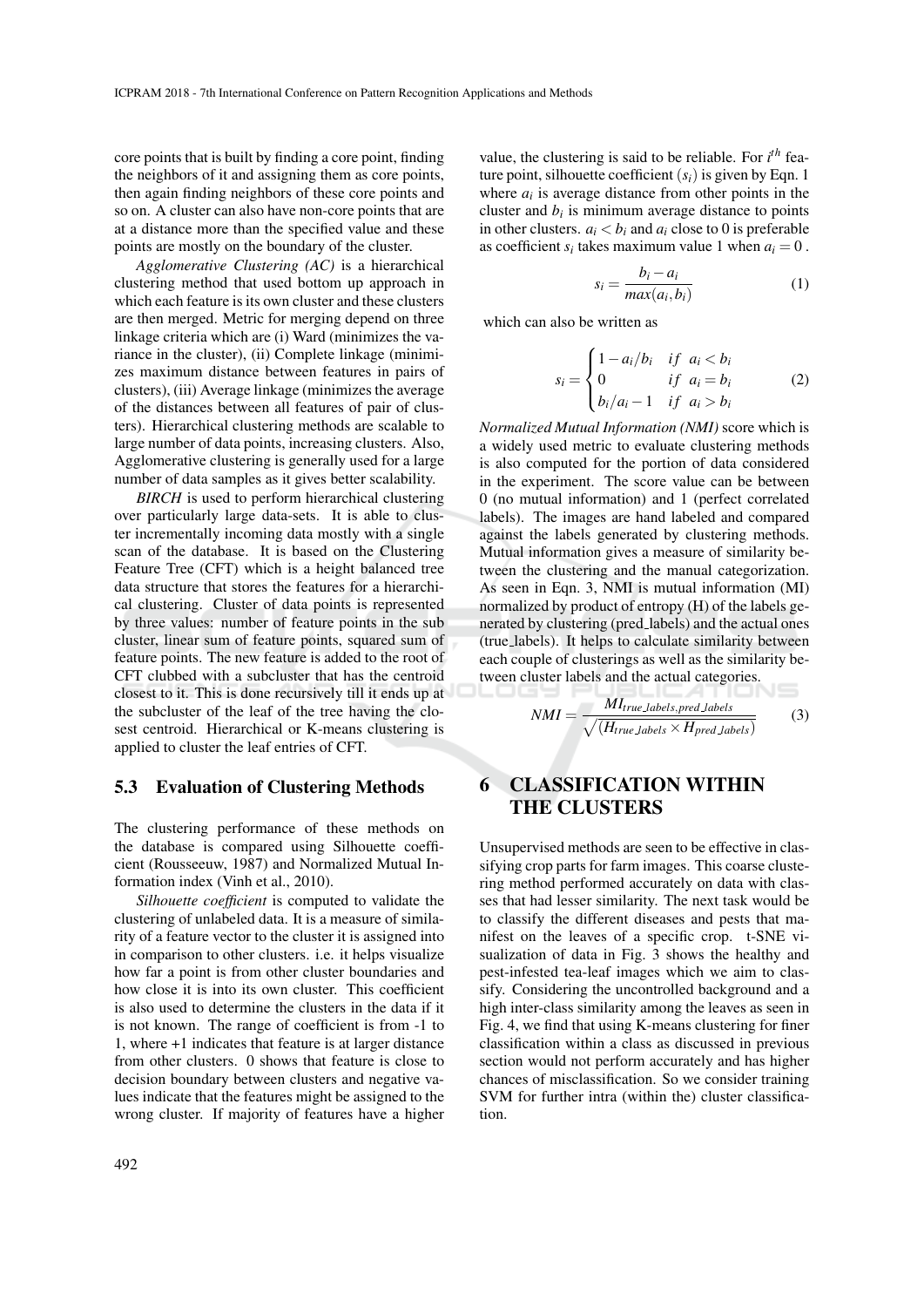

Figure 3: Visualization of clusters in tea-leaf images for 0: Red black flat mite, 1: Melon aphid pest, 2: Leaf miners, 3: Healthy leaf.



(a) (b) (c) (d) Figure 4: Tea-leaf images: (a) Red black flat mite (b) Melon aphid pest (c) Healthy leaf (d) Leaf miners.

### 7 RESULTS AND DISCUSSION

In the implemented approach, the database currently is to be categorized into 5 classes viz. Grape leaves, Citrus fruits, Citrus trunk, Citrus leaves, Tea leaves as discussed in Sec. 3. The images corresponding to these classes are then tagged accordingly. Each category is further divided into classes representing various conditions like diseases, pests within itself. As discussed in Sec. 5, in order to validate if clustering can be applied, the categories within the images are visualized using t-SNE diagram. Fig. 2 is an example of such visualization plotted using the 2048- D feature vectors obtained from pretrained Inceptionv3 model. To further evaluate the appropriateness of the clustering, we have calculated the Silhoutte coefficient values and NMI scores for features extracted from considered pretrained CNN models and different clustering methods. For example, Fig. 5 shows the Silhouette coefficients for all classes when clustered using K-means algorithm. It can be seen that the coefficient values for the same are positive thus showing that clustering using these features is possible. Table 1 shows the coefficient values for the features extracted from top layers of considered CNN mo-



Figure 5: Silhouette scores for the 5 classes consisting of Citrus trunks, Citrus leaves, Tea leaves, Grape leaves, Citrus fruits considered under the experiment.

dels. Coefficient values for Agglomerative clustering in table are calculated with average linkage and euclidean affinity. The average Silhouette coefficient over the clusters of considered images formed using basic K-means algorithm using random initial centroids is about 0.2.

Some of the images were labeled by the agriexpert for checking the performance of the proposed approach. We used the same labels to evaluate the performance of the clustering by finding NMI score for different clustering methods over features extracted from CNN models. Table 2 shows the NMI scores for different clustering methods applied over the data. We observed that the images with higher intra cluster similarity and lower inter cluster similarity were classified at an acceptably good accuracy. Currently, based on NMI score and Silhouette coefficient values, we utilized mini batch K-means for categorizing the image features extracted from Inception-v3 model. The scores also suggest that scalable clustering algorithm like BIRCH with suitable parameters can also be used for the expanding database.

Once the broad categories among images are obtained, we use the same feature vectors to train SVM classifier. Classification has been performed by training linear SVM with scalar constant C=1 evaluated using 10 fold cross validation on normalized features i.e. making the feature range between 0 to 1. The image classes for the Tea Leaf category are Healthy leaves and three types of pest attacks viz. Red Black Flat Mite, Melon aphid, Leaf miners. Through the proposed system utilizing transferability of CNN features, we could achieve test accuracy of 93.75% with classification score of {precision, recall, F1 score} =  ${0.95, 0.94, 0.94}$  in automated crop state di-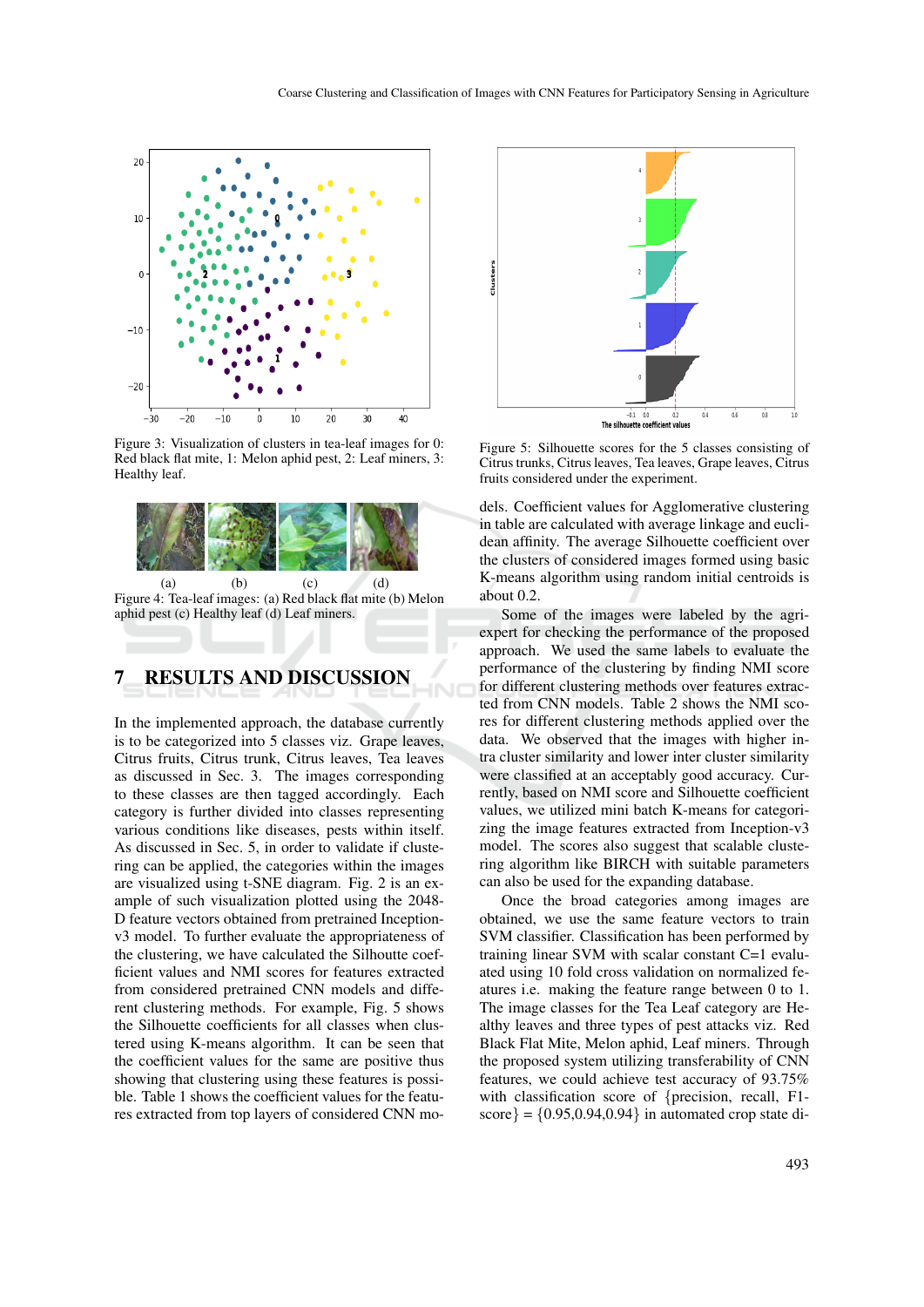| <b>Evaluation metric</b> | KМ    | <b>MBKM</b> | MS    | <b>DBSCAN</b> | AC    | <b>BIRCH</b> | AP     |
|--------------------------|-------|-------------|-------|---------------|-------|--------------|--------|
| VGG-19                   | 0.198 | 0.198       | 0.110 | 0.180         | 0.186 | 0.200        | 0.056  |
| Inception-v3             | 0.206 | 0.205       | 0.124 | 0.188         | 0.224 | 0.204        | 0.032  |
| Xception                 | 0.207 | 0.220       | 0.124 | 0.190         | 0.210 | 0.204        | 0.0248 |
| Resnet-50                | 0.203 | 0.203       | 0.119 | 0.192         | 0.200 | 0.202        | 0.011  |

Table 1: Silhouette coefficients for different clustering techniques.

Table 2: NMI scores for different clustering techniques.

| <b>Evaluation metric</b> | KМ    | <b>MBKM</b> | MS    | <b>DBSCAN</b> | AС    | <b>BIRCH</b> | AР    |
|--------------------------|-------|-------------|-------|---------------|-------|--------------|-------|
| VGG-19                   | 0.743 | 0.732       | 0.090 |               | 0.650 | 0.600        | 0.027 |
| Inception-v3             | 0.765 | 0.761       | 0.034 | 0.006         | 0.743 | 0.643        | 0.116 |
| Xception                 | 0.763 | 0.748       | 0.057 |               | 0.730 | 0.655        | 0.013 |
| Resnet-50                | 0.691 | 0.690       | 0.040 | 0.0004        | 0.763 | 0.615        | 0.031 |

Table 3: Classification report for tea crop states.

| <b>Leaf state</b>     | <b>Precision</b> | <b>Recall</b> | F1-score |
|-----------------------|------------------|---------------|----------|
| Red black mite        |                  | 0.86          | 0.92     |
| Melon aphid           |                  |               |          |
| <b>Healthy leaves</b> |                  |               |          |
| Leaf miners           | 0.86             |               | 0.94     |
| Total                 | 0.95             | 0.94          | 0.94     |

agnosis of tea leaves. Table 3 shows the classification report with precision, recall and F1-scores for all the leaf states when the accuracy is 93.75%.

## 8 CONCLUSION AND FUTURE WORK

This approach of image data classification using features through pre-trained CNN can be deployed on large scale platforms with real time mobile application to be used in fields. It illustrates how leveraging deep learning for unsupervised clustering and supervised classification helps in developing a model to auto-tag such images at the source with minimal expert intervention. Most importantly, this reassures that the high level features learned by the deep CNN on a large disparate set of images generalize well to the images on which the CNN is not trained. We further intend to expand the database in terms of classes as well as variety, explore the image preprocessing and segmenting techniques, see the effect of tuning the parameters used by clustering algorithms, and use different classifiers to improve the performance of the system in terms of accuracy and efficiency.

### REFERENCES

- Arthur, D. and Vassilvitskii, S. (2007). k-means++: The advantages of careful seeding. In *Proceedings of the eighteenth annual ACM-SIAM symposium on Discrete algorithms*, pages 1027–1035. Society for Industrial and Applied Mathematics.
- Chollet, F. (2015). Keras. https://github.com/fchollet/keras.
- Chollet, F. (2016). Xception: Deep Learning with Depthwise Separable Convolutions. *arXiv preprint arXiv:1610.02357*.
- Chum, O., Philbin, J., Zisserman, A., et al. (2008). Near duplicate image detection: min-hash and tf-idf weighting. In *BMVC*, volume 810, pages 812–815.
- Comaniciu, D. and Meer, P. (2002). Mean shift: A robust approach toward feature space analysis. *IEEE Transactions on pattern analysis and machine intelligence*, 24(5):603–619.
- Cortes, C. and Vapnik, V. (1995). Support-vector networks. *Machine learning*, 20(3):273–297.
- Deng, J., Dong, W., Socher, R., Li, L.-J., Li, K., and Fei-Fei, L. (2009). Imagenet: A large-scale hierarchical image database. In *IEEE Conference on Computer Vision and Pattern Recognition*, pages 248–255.
- Dueck, D. and Frey, B. J. (2007). Non-metric affinity propagation for unsupervised image categorization. In *IEEE 11th International Conference on Computer Vision, ICCV*, pages 1–8.
- Ester, M., Kriegel, H.-P., Sander, J., Xu, X., et al. (1996). A density-based algorithm for discovering clusters in large spatial databases with noise. In *Kdd*, volume 96, pages 226–231.
- Fujita, E., Kawasaki, Y., Uga, H., Kagiwada, S., and Iyatomi, H. (2016). Basic investigation on a robust and practical plant diagnostic system. In *15th IEEE International Conference on Machine Learning and Applications (ICMLA)*, pages 989–992. IEEE.
- Goldberger, J., Gordon, S., and Greenspan, H. (2006). Unsupervised image-set clustering using an information theoretic framework. *IEEE transactions on image processing*, 15(2):449–458.